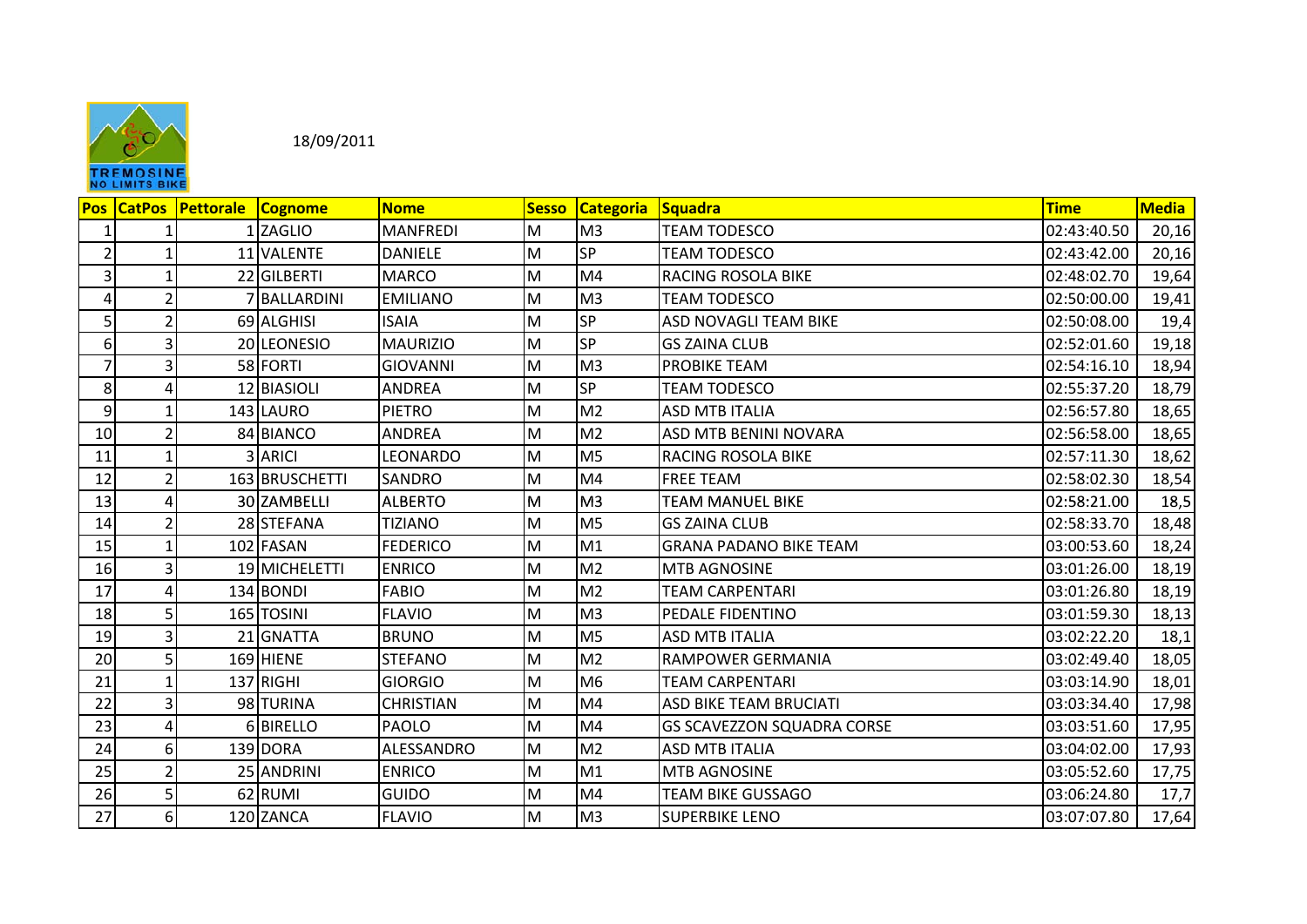| 28 | $\overline{7}$ | $141$ COLA     | <b>FABIO</b>        | M                                                                                                          | M <sub>3</sub> | <b>ASD MTB ITALIA</b>                     | 03:07:15.10 | 17,62 |
|----|----------------|----------------|---------------------|------------------------------------------------------------------------------------------------------------|----------------|-------------------------------------------|-------------|-------|
| 29 | 8              | 77 GLISONI     | <b>GIOVANNI</b>     | $\mathsf{M}% _{T}=\mathsf{M}_{T}\!\left( a,b\right) ,\ \mathsf{M}_{T}=\mathsf{M}_{T}\!\left( a,b\right) ,$ | M <sub>3</sub> | CICLI BACCHETTI MTB PERTICA BASSA         | 03:07:28.00 | 17,6  |
| 30 | $\overline{9}$ | 33 QUARENA     | ANGELO              | M                                                                                                          | M <sub>3</sub> | <b>GC FERALPI ASD</b>                     | 03:07:38.10 | 17,59 |
| 31 | 10             | 140 BERTOLI    | <b>GIANLUCA</b>     | $\mathsf{M}% _{T}=\mathsf{M}_{T}\!\left( a,b\right) ,\ \mathsf{M}_{T}=\mathsf{M}_{T}\!\left( a,b\right) ,$ | M <sub>3</sub> | <b>ASD MTB ITALIA</b>                     | 03:08:15.00 | 17,53 |
| 32 | 5              | 27 TOSELLI     | <b>DAVIDE</b>       | $\mathsf{M}% _{T}=\mathsf{M}_{T}\!\left( a,b\right) ,\ \mathsf{M}_{T}=\mathsf{M}_{T}$                      | <b>SP</b>      | <b>GS ZAINA CLUB</b>                      | 03:09:17.60 | 17,43 |
| 33 | 11             | 14 GIRARDI     | <b>DAVIDE</b>       | M                                                                                                          | M <sub>3</sub> | <b>TEAM TODESCO</b>                       | 03:09:20.20 | 17,43 |
| 34 | 12             | 85 VILLA       | <b>FRANCO</b>       | M                                                                                                          | M <sub>3</sub> | <b>MTB ISERA</b>                          | 03:11:20.20 | 17,25 |
| 35 | $\overline{7}$ | 82 ANDREOLI    | <b>PAOLO</b>        | M                                                                                                          | M <sub>2</sub> | <b>MTB ISERA</b>                          | 03:11:21.10 | 17,25 |
| 36 | $\overline{3}$ | 52 ALDRIGHETTI | <b>GABRIELE</b>     | M                                                                                                          | M1             | <b>ASD TEAM CORSETTI</b>                  | 03:11:35.70 | 17,22 |
| 37 | 13             | 113 MURACA     | <b>ROBERTO</b>      | $\mathsf{M}% _{T}=\mathsf{M}_{T}\!\left( a,b\right) ,\ \mathsf{M}_{T}=\mathsf{M}_{T}$                      | M <sub>3</sub> | <b>TEAM CARPENTARI</b>                    | 03:11:36.90 | 17,22 |
| 38 | 14             | 121 BIANCHI    | <b>GIANLUCA</b>     | M                                                                                                          | M <sub>3</sub> | <b>MDL RACING CREW ASD</b>                | 03:12:39.50 | 17,13 |
| 39 | 8              | 63 TIBONI      | <b>TIZIANO</b>      | M                                                                                                          | M <sub>2</sub> | <b>ASD TEAM CORSETTI</b>                  | 03:12:54.30 | 17,11 |
| 40 | 15             | 108 COBELLI    | <b>MARCO</b>        | M                                                                                                          | M <sub>3</sub> | <b>ASD BIKE TEAM BRUCIATI</b>             | 03:13:23.70 | 17,06 |
| 41 | 9              | 75 BOTTI       | <b>LUCIANO</b>      | M                                                                                                          | M <sub>2</sub> | CICLI BACCHETTI MTB PERTICA BASSA         | 03:13:27.20 | 17,06 |
| 42 | $\overline{4}$ | 32 GRAZIOTTI   | <b>GIANFRANCO</b>   | M                                                                                                          | M <sub>5</sub> | MTB AGNOSINE                              | 03:15:59.50 | 16,84 |
| 43 | 10             | 88 ZANON       | <b>LUCA</b>         | M                                                                                                          | M <sub>2</sub> | SUPERBIKE POZZETTO                        | 03:17:21.10 | 16,72 |
| 44 | 6              | 118 INDELICATO | <b>MARIO</b>        | M                                                                                                          | M <sub>4</sub> | POLISPORTIVA CRAL VIGILI DEL FUOCO GENOVA | 03:17:29.70 | 16,71 |
| 45 | 11             | 83 LAZZARI     | <b>DOMENICO</b>     | M                                                                                                          | M <sub>2</sub> | <b>ASD TEAM CORSETTI</b>                  | 03:18:54.90 | 16,59 |
| 46 | 16             | 31 RASSEGA     | <b>MASSIMILIANO</b> | M                                                                                                          | M <sub>3</sub> | <b>MTB AGNOSINE</b>                       | 03:18:55.70 | 16,59 |
| 47 | 17             | 60 ROSSETTI    | <b>STEFANO</b>      | M                                                                                                          | M <sub>3</sub> | PROBIKE TEAM                              | 03:19:32.60 | 16,54 |
| 48 | 4              | 61 BERTOLOTTI  | <b>DANILO</b>       | M                                                                                                          | M1             | <b>SC STORO</b>                           | 03:19:35.00 | 16,53 |
| 49 | 5 <sup>1</sup> | 168 TUROTTI    | <b>OSVALDO</b>      | M                                                                                                          | M <sub>5</sub> | <b>RSBIKE</b>                             | 03:19:41.00 | 16,53 |
| 50 | 6              | 93 BECCHETTI   | <b>DAVIDE</b>       | M                                                                                                          | SP             | GS ODOLESE MTB CONCA D'ORO                | 03:19:50.10 | 16,51 |
| 51 | $\overline{7}$ | 167 CAVALLERI  | <b>SERGIO</b>       | M                                                                                                          | SP             | FM BIKE FACTORY TEAM                      | 03:21:33.80 | 16,37 |
| 52 | 6              | 74 MANGERINI   | <b>BALDASSARRE</b>  | M                                                                                                          | M <sub>5</sub> | <b>TEAM PITON ASD</b>                     | 03:22:05.70 | 16,33 |
| 53 | 8              | 151 BENTOGLIO  | <b>CRISTIAN</b>     | M                                                                                                          | <b>SP</b>      | TEAM BIKE SAN PAOLO D'ARGON               | 03:22:28.60 | 16,3  |
| 54 | $\overline{7}$ | 123 USARDI     | <b>GABRIELE</b>     | M                                                                                                          | M <sub>4</sub> | <b>TEAM MANUEL BIKE</b>                   | 03:23:10.20 | 16,24 |
| 55 | 8              | 8 ZANARDI      | <b>ALDO</b>         | M                                                                                                          | M4             | <b>GS SCOTT RACING TEAM</b>               | 03:23:18.30 | 16,23 |
| 56 | 18             | 110 SABBADIN   | <b>DIEGO</b>        | M                                                                                                          | M <sub>3</sub> | PEDALI DI MARCA TEAM PERFORMANCE          | 03:23:53.00 | 16,19 |
| 57 | 5 <sup>1</sup> | 76 ANGELI      | <b>MAURIZIO</b>     | M                                                                                                          | M1             | CICLI BACCHETTI MTB PERTICA BASSA         | 03:24:33.60 | 16,13 |
| 58 | 9              | 29 COMINOTTI   | <b>MATTEO</b>       | M                                                                                                          | SP             | <b>GS ZAINA CLUB</b>                      | 03:25:31.40 | 16,06 |
| 59 | 6              | 81 TANGHETTI   | <b>CLAUDIO</b>      | M                                                                                                          | M1             | SPRINT BIKE LUMEZZANE                     | 03:25:44.40 | 16,04 |
| 60 | $\mathbf{1}$   | 41 ZOCCA       | LORENA              | $\overline{F}$                                                                                             | D <sub>1</sub> | L' ARCOBALENO CARRARO TEAM                | 03:26:14.30 | 16    |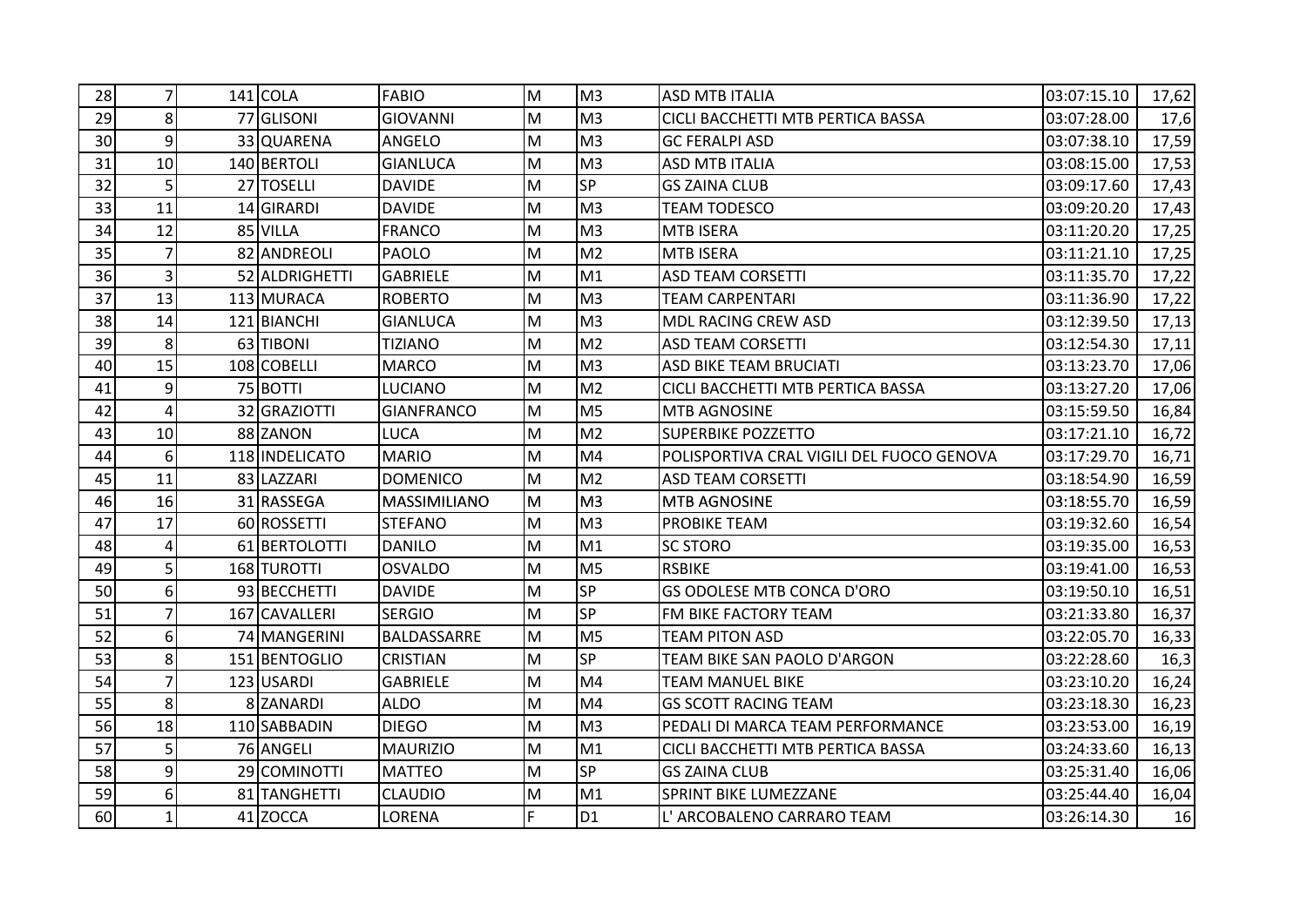| 61 | 12             | 26 FENOTTI     | <b>PAOLO</b>     | M  | M <sub>2</sub> | <b>GS ZAINA CLUB</b>              | 03:27:12.90 | 15,93 |
|----|----------------|----------------|------------------|----|----------------|-----------------------------------|-------------|-------|
| 62 | 13             | 156 LOCATELLI  | <b>MARCO</b>     | M  | M <sub>2</sub> | <b>BIKERS PETOSINO</b>            | 03:31:14.20 | 15,62 |
| 63 | $\mathbf{1}$   | 251 PELLEGRINI | <b>MARIO</b>     | M  | <b>CT</b>      | INDIVIDUALE                       | 03:32:17.50 | 15,55 |
| 64 | 10             | 114 RUGGERI    | <b>LUIGI</b>     | M  | SP             | GS ODOLESE MTB CONCA D'ORO        | 03:32:17.90 | 15,55 |
| 65 | 19             | 18 ANTONAZZO   | <b>FRANCESCO</b> | M  | M <sub>3</sub> | <b>GS ODOLESE MTB CONCA D'ORO</b> | 03:33:10.00 | 15,48 |
| 66 | $\overline{7}$ | 79 BETTIOLO    | <b>STEFANO</b>   | M  | M <sub>5</sub> | UC SALZANO                        | 03:33:23.30 | 15,47 |
| 67 | $\overline{2}$ | 263 ORLANDI    | <b>CESARE</b>    | M  | <b>CT</b>      | INDIVIDUALE                       | 03:34:55.80 | 15,35 |
| 68 | 7 <sup>1</sup> | 159 ZANINI     | <b>MARCO</b>     | M  | M1             | <b>D.R.BIKE BRIXIA TEAM ASD</b>   | 03:35:05.20 | 15,34 |
| 69 | $\overline{2}$ | 116 VALLI      | <b>NADIR</b>     | M  | M <sub>6</sub> | <b>GS ROSA</b>                    | 03:35:06.70 | 15,34 |
| 70 | $\overline{3}$ | 261 WOTRUBA    | <b>BERNARD</b>   | M  | <b>CT</b>      | <b>INDIVIDUALE</b>                | 03:35:30.80 | 15,31 |
| 71 | 9              | 154 PETRI      | <b>ROBERTO</b>   | M  | M <sub>4</sub> | <b>RS BIKE</b>                    | 03:35:31.90 | 15,31 |
| 72 | 8 <sup>1</sup> | 100 PIANTANIDA | <b>GIORGIO</b>   | M  | M <sub>5</sub> | ASD MTB BENINI NOVARA             | 03:38:54.10 | 15,08 |
| 73 | $\overline{9}$ | 107 BICELLI    | <b>CLAUDIO</b>   | M  | M <sub>5</sub> | <b>ASD TEAM CORSETTI</b>          | 03:39:08.50 | 15,06 |
| 74 | 20             | 89 CIPANI      | <b>FABIO</b>     | M  | M <sub>3</sub> | <b>ASD TEAM CORSETTI</b>          | 03:44:44.20 | 14,68 |
| 75 | 14             | 65 PONTIROLI   | <b>MARCELLO</b>  | M  | M <sub>2</sub> | <b>GS CICLOTURISTI GUASTALLA</b>  | 03:44:45.60 | 14,68 |
| 76 | 10             | 73 GALBIATI    | <b>FABIO</b>     | M  | M <sub>5</sub> | <b>ASD MTB ITALIA</b>             | 03:45:32.50 | 14,63 |
| 77 | 21             | 144 PELIZZARI  | <b>TIZIANO</b>   | M  | M <sub>3</sub> | <b>ASD MTB ITALIA</b>             | 03:46:59.40 | 14,54 |
| 78 | 10             | 86 TOMMASI     | <b>MASSIMO</b>   | M  | M <sub>4</sub> | <b>TEAM BUSSOLA</b>               | 03:50:01.30 | 14,35 |
| 79 | 22             | 96 DEIANA      | <b>NICOLA</b>    | M  | M <sub>3</sub> | <b>ASD MTB ITALIA</b>             | 03:50:34.80 | 14,31 |
| 80 | 11             | 97 RAMPONI     | <b>RENATO</b>    | M  | M <sub>4</sub> | US PEDALO' CLUB VALTRAMIGNA       | 03:51:02.00 | 14,28 |
| 81 | $\overline{3}$ | 87 CERZANI     | <b>GIUSEPPE</b>  | M  | M <sub>6</sub> | <b>TEAM MACOSTA &amp; FMBIKE</b>  | 03:52:19.80 | 14,2  |
| 82 | 15             | 166 BEFFA      | <b>PAOLO</b>     | M  | M <sub>2</sub> | <b>ASD TEAM CARPENBIKE</b>        | 03:52:41.70 | 14,18 |
| 83 | 23             | 112 MAIOLI     | <b>DAVIDE</b>    | M  | M <sub>3</sub> | <b>TEAM MACOSTA &amp; FMBIKE</b>  | 03:56:22.20 | 13,96 |
| 84 | 8              | 124 TORRI      | LUCA             | M  | M1             | <b>TEAM MANUEL BIKE</b>           | 03:57:55.90 | 13,87 |
| 85 | 12             | 131 RIGHES     | <b>DARIO</b>     | M  | M <sub>4</sub> | ASD PEDALE FELTRINO TBH           | 03:58:52.30 | 13,82 |
| 86 | $\overline{2}$ | 45 TOMASONI    | <b>SIMONA</b>    | F. | D <sub>1</sub> | MDL RACING CREW ASD               | 03:59:27.90 | 13,78 |
| 87 | 13             | 57 ZAMPIERI    | LUCA             | M  | M <sub>4</sub> | <b>SIMION RACE TEAM</b>           | 04:00:43.10 | 13,71 |
| 88 | $\overline{4}$ | 68 RAVERA      | <b>ENZO</b>      | M  | M <sub>6</sub> | <b>GS RUOTE D'ORO</b>             | 04:02:35.30 | 13,6  |
| 89 | 16             | 109 ALBERTI    | <b>CLAUDIO</b>   | M  | M <sub>2</sub> | <b>ASD TEAM CORSETTI</b>          | 04:04:13.90 | 13,51 |
| 90 | 24             | 157 BASSO      | <b>MARCO</b>     | M  | M <sub>3</sub> | <b>BIKERS PETOSINO</b>            | 04:04:15.20 | 13,51 |
| 91 | 17             | 53 BIANCAMANO  | <b>GIOVANNI</b>  | M  | M <sub>2</sub> | <b>ASD MTB4ALL</b>                | 04:07:00.60 | 13,36 |
| 92 | 5              | 115 MARINELLI  | <b>MARCO</b>     | M  | M <sub>6</sub> | <b>GS ROSA</b>                    | 04:07:34.10 | 13,33 |
| 93 | $\mathbf{1}$   | 44 NEGRISOLI   | <b>ANNA</b>      | F. | D <sub>2</sub> | <b>EMPORIOSPORT TEAM2</b>         | 04:11:59.10 | 13,1  |